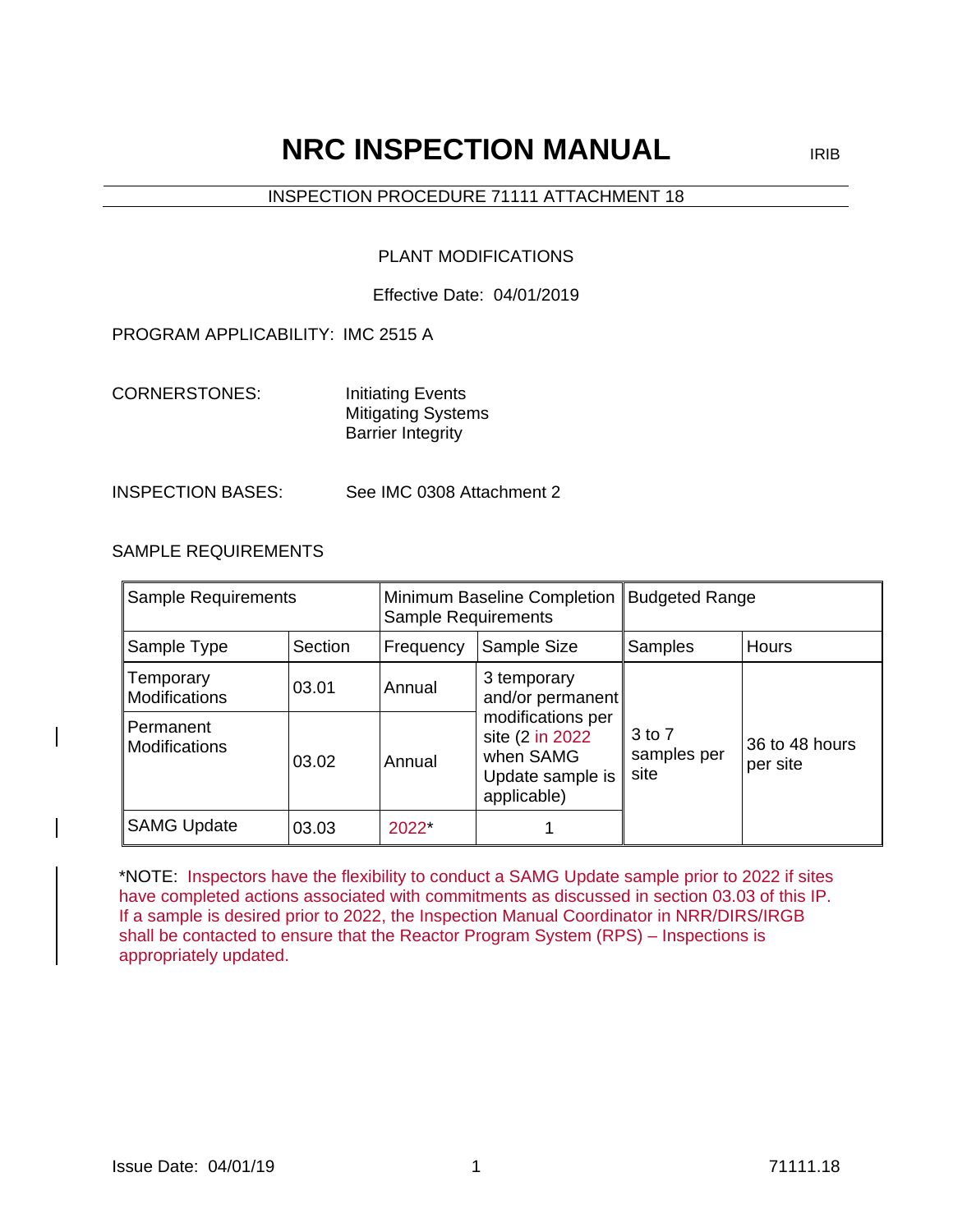#### 71111.18-01 INSPECTION OBJECTIVE

- 01.01 To verify that modifications have not affected the safety functions of important safety systems.
- 01.02 To verify that the design bases, licensing bases, and performance capability of risk significant SSCs have not been degraded through modifications.
- 01.03 To verify that modifications performed during increased risk-significant configurations do not place the plant in an unsafe condition.
- 01.04 To verify that a site's Severe Accident Management Guidelines (SAMGs) have been updated when either the Boiling Water Reactor Owners' Group (BWROG) or the Pressurized Water Reactor Owners' Group (PWROG) revise generic severe accident technical quidelines.

# 71111.18-02 GENERAL GUIDANCE

NOTE: Potential issues regarding the impact that changes have on Emergency Preparedness and Security should be raised and addressed under their respective Inspection Programs.

Regulatory Guide (RG) 1.187 "Guidance for Implementation of 10 CFR 50.59, Changes, Test, and Experiments," states that Revision 1 of Nuclear Energy Institute (NEI) 96-07, "Guidelines for 10 CFR 50.59 Evaluations" provides methods that are acceptable to the NRC staff for complying with the provisions of 10 CFR 50.59. NEI has also published a NEI 96-07, Revision 1, Appendix E, "User's Guide for NEI 96-7, Revision 1, Guidelines for 10 CFR 50.59 Implementation." However, NEI 96-07, Revision 1, Appendix E has not been reviewed or endorsed by the NRC. If needed, questions regarding potential 10 CFR 50.59 issues as a result of a licensee's use of Appendix E can be raised with the DORL PM.

The review of the design aspects of the modification should focus on conformance to relevant design criteria, not the programmatic elements of licensee programs. See Table A, "Inspection Guidance for Parameters Affected by Modification" for additional guidance. Consider inspecting only those parameters which are significant for the particular modification being reviewed. Also, consider informing the Regional Senior Reactor Analyst if the plant modification added or deleted functions that could affect the plant specific significance determination process worksheets.

| <b>Affected Parameter</b>                               | <b>Inspection Considerations</b>                                                                                        |
|---------------------------------------------------------|-------------------------------------------------------------------------------------------------------------------------|
| <b>Energy Needs</b><br>• Electricity<br>$\bullet$ Steam | Energy requirements supplied by supporting systems when required<br>under accident/event conditions.                    |
| $\bullet$ Fuel + Air<br>$\bullet$ Air                   | Energy requirements of modified SSCs will not deprive other SSCs<br>of required energy under accident/event conditions. |

TABLE A – Inspection Guidance for Parameters Affected by Modification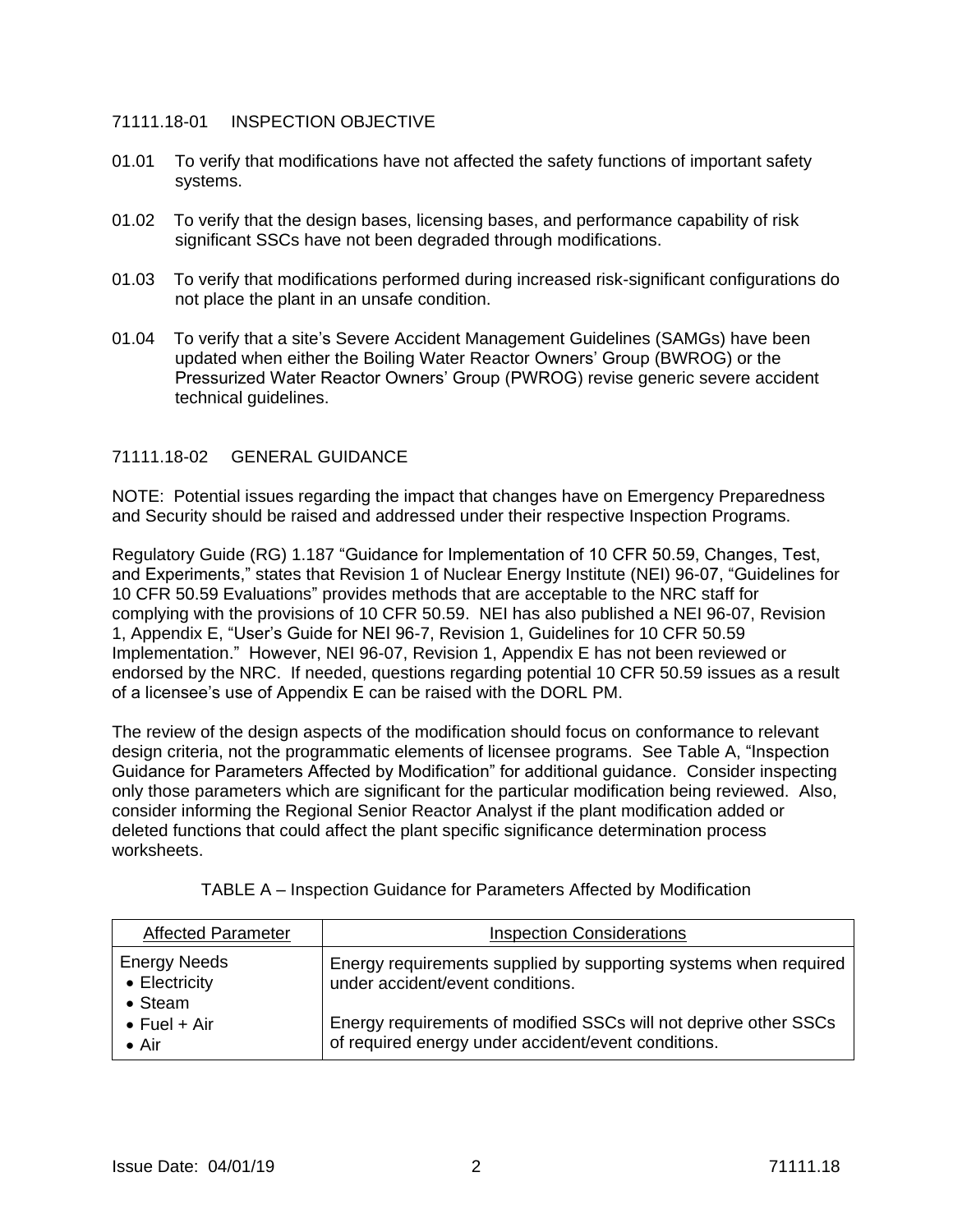| <b>Affected Parameter</b>                                                                 | <b>Inspection Considerations</b>                                                                                                                                                         |
|-------------------------------------------------------------------------------------------|------------------------------------------------------------------------------------------------------------------------------------------------------------------------------------------|
|                                                                                           | Materials/replacement components are compatible with physical<br>interfaces.                                                                                                             |
| Materials/Replacement                                                                     | Material/replacement component properties serve functional<br>requirements under accident/event conditions. This includes<br>potential post LOCA debris sources and blockage mitigation. |
| Components<br>• Material Compatibility                                                    | Materials/replacement components are environmentally qualified for<br>application.                                                                                                       |
| • Functional Properties<br>• Environmental<br>Qualification                               | Replacement components are seismically qualified for application.                                                                                                                        |
| • Seismic Qualification<br>• Classification                                               | Code and safety classification of replacement SSCs is consistent<br>with design bases.                                                                                                   |
|                                                                                           | Replacement schedule consistent with inservice/equipment<br>qualification life.                                                                                                          |
|                                                                                           | New SSCs added to the plant have been reviewed for inclusion in<br>the maintenance rule scope.                                                                                           |
|                                                                                           | Sequence changes are bounded by accident analyses and loading<br>on support systems are acceptable.                                                                                      |
| Timing<br>• Sequence                                                                      | SSC response time is sufficient to serve accident/event functional<br>requirements assumed by design analyses.                                                                           |
| • Response Time<br>• Duration                                                             | Modified SSC response time does not cause an unintended<br>interaction with other SSCs.                                                                                                  |
|                                                                                           | Equipment will be able to function for the duration required under<br>accident/event conditions.                                                                                         |
| <b>Heat Removal</b>                                                                       | Heat removal requirements will be addressed by support systems<br>under accident/event conditions.                                                                                       |
| <b>Control Signals</b><br>• Initiation<br>• Shutdown<br>• Control<br>• Logic / Interlocks | Control signals will be appropriate under accident/event conditions.                                                                                                                     |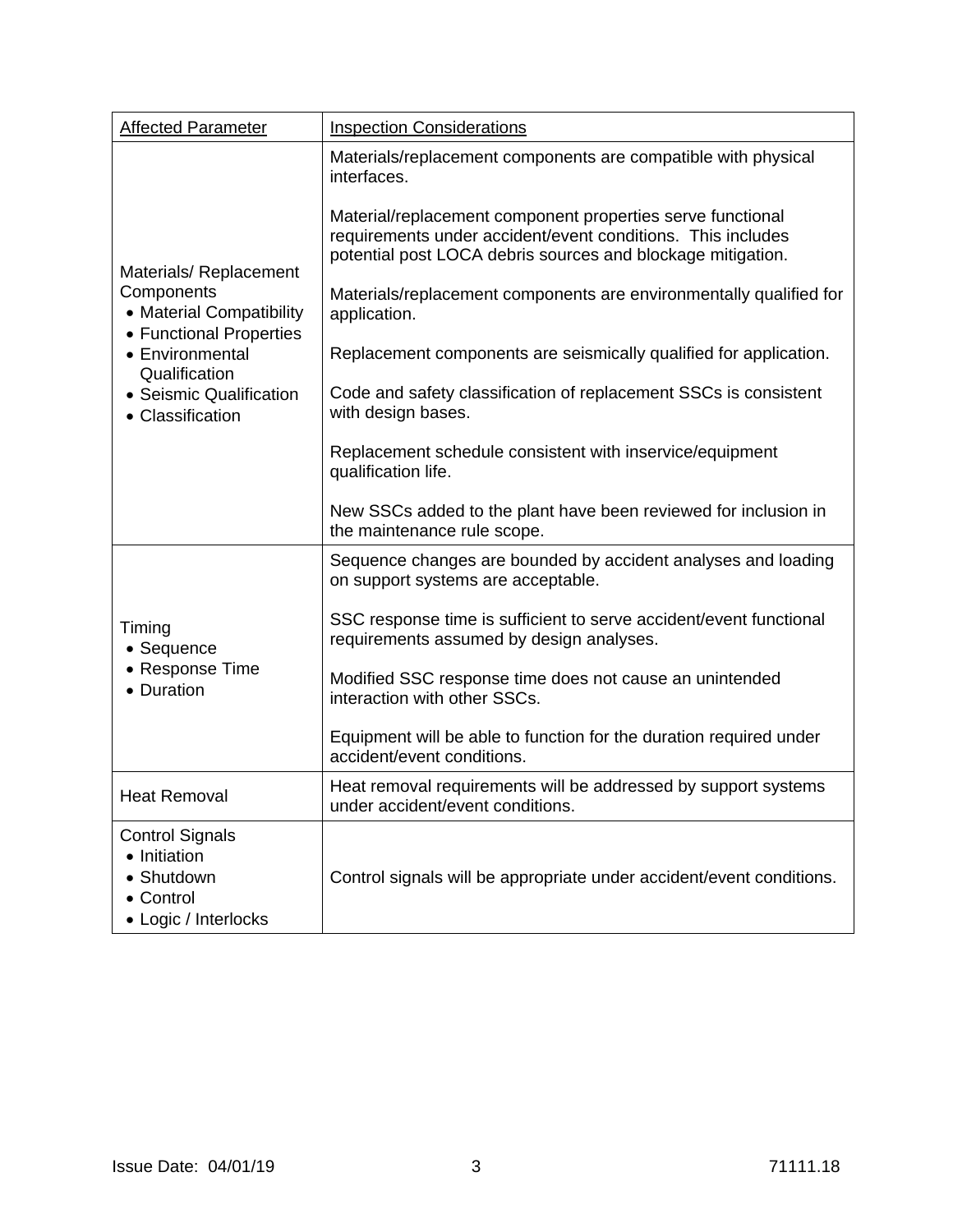| <b>Affected Parameter</b>                                                                                                       | <b>Inspection Considerations</b>                                                                                                                                                                                                                                                                                           |
|---------------------------------------------------------------------------------------------------------------------------------|----------------------------------------------------------------------------------------------------------------------------------------------------------------------------------------------------------------------------------------------------------------------------------------------------------------------------|
| <b>Equipment Protection</b><br>$\bullet$ Fire<br>$\bullet$ Flood<br>• Missile<br>• High Energy Line<br><b>Break</b><br>• Freeze | Equipment protection barriers and systems have not been<br>compromised.                                                                                                                                                                                                                                                    |
| Operations                                                                                                                      | Affected operation procedures and training have been identified and<br>necessary changes are in process.<br>Plant simulator has been updated as required.                                                                                                                                                                  |
|                                                                                                                                 | Annunciator and alarm response updated as required.                                                                                                                                                                                                                                                                        |
| Flowpaths                                                                                                                       | Revised flowpaths serve functional requirements under<br>accident/event conditions.                                                                                                                                                                                                                                        |
| <b>Pressure Boundary</b>                                                                                                        | Pressure boundary integrity is not compromised.                                                                                                                                                                                                                                                                            |
| <b>Ventilation Boundary</b>                                                                                                     | Changes to ventilation boundaries do not increase risk of spreading<br>contamination.<br>Changes to ventilation boundaries do not adversely affect<br>functionality of ventilation system under accident/event conditions.                                                                                                 |
| Structural                                                                                                                      | Modified SSCs structural integrity acceptable for accident/event<br>conditions.<br>Modified SSCs structural effects upon attachment points<br>acceptable.<br>Modified SSCs effect on seismic evaluations acceptable.                                                                                                       |
| Process Medium<br>• Fluid Pressures<br>• Fluid Flowrates<br>• Voltages<br>• Currents                                            | Afected process medium properties will be acceptable for both<br>modified SSCs and unmodified SSCs under accident/event<br>conditions.                                                                                                                                                                                     |
| Licensing Basis<br>• 10 CFR 50.59                                                                                               | Verify that necessary Technical Specification changes have been<br>identified and NRC approvals, if required, were obtained prior to<br>modification implementation.<br>Verify acceptability of licensee's conclusions for those modifications<br>where evaluations in accordance with 10 CFR 50.59 were not<br>performed. |
| <b>Failure Modes</b>                                                                                                            | Verify those failure modes introduced by the modification are<br>bounded by existing analyses.                                                                                                                                                                                                                             |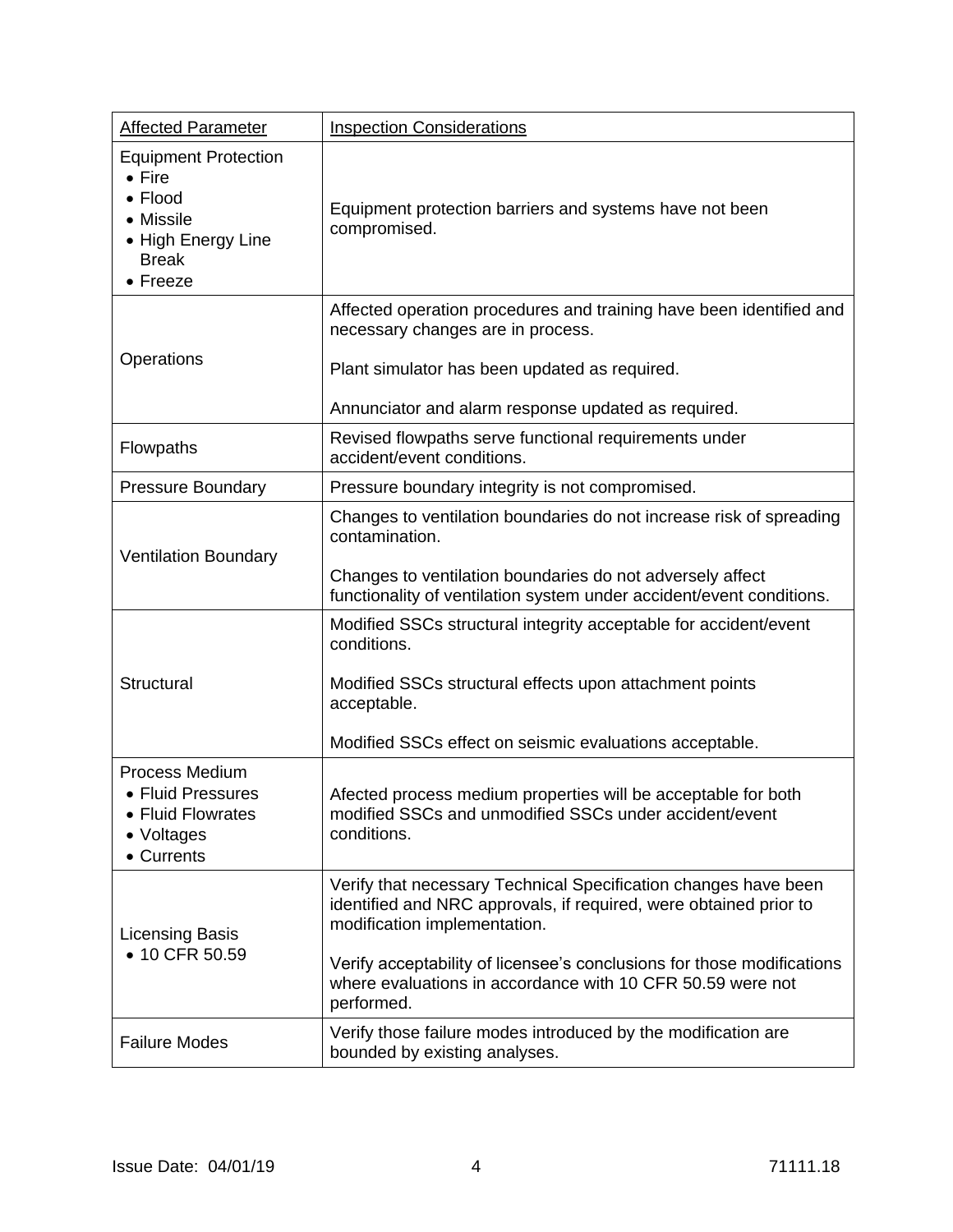For each sample, conduct a routine review of problem identification and resolution activities using IP 71152, "Problem Identification and Resolution."

#### 71111.18-03 INSPECTION SAMPLES

- NOTES: (1)Inspectors shall use risked informed insights together with other factors, such as engineering analysis and judgment, and performance history, to determine which temporary and permanent modifications will be selected for review.
	- (2) NEI 96-07, Revision 1, Appendix E shall not be used by NRC staff in evaluating compliance with the provisions of 10 CFR 50.59.
- 03.01 Temporary modifications.
	- **a. Review the temporary modifications and associated 10 CFR 50.59 screening against the system design bases documentation, including Updated Final Safety Analysis Report (UFSAR) and Technical Specifications (TS). Verify that the modifications have not affected system operability/availability.**
	- **b. Verify that the installation of the temporary modifications (if accessible) are consistent with the modification documents. Also, if applicable, verify restoration of the temporary modification (if accessible).**
	- **c. Verify configuration control of the modification is adequate by verifying that the plant documents, such as drawings and procedures are updated including adequacy of operating and maintenance procedures.**
	- **d. Verify that temporary modifications are identified on Control Room drawings and appropriate tags are placed on equipment being affected by the temporary modifications.**
	- **e. Review post-installation test results to confirm that the tests are satisfactory and the actual impact of the temporary modifications on the permanent systems and interfacing systems have been adequately verified by test. Also, if applicable, review planned testing after removal of the temporary modifications.**

#### Specific Guidance

Preference should be given to reviewing modifications as they occur and that occur during at power operations or increased shutdown risk configurations. Selected temporary modifications may include jumpers, lifted leads, temporary systems, repairs, design modifications and procedure changes which can introduce changes to plant design or operations. Although the focus of this inspection is on active modifications, inspectors may choose to review a recently removed temporary modification for adequate restoration and testing. The focus should be on identifying temporary modifications not previously identified by the licensee if there is no existing program tasked with making interested parties aware of the existence of all temporary modifications. See Table B, "Sample Selection of Temporary Modifications" for additional guidance.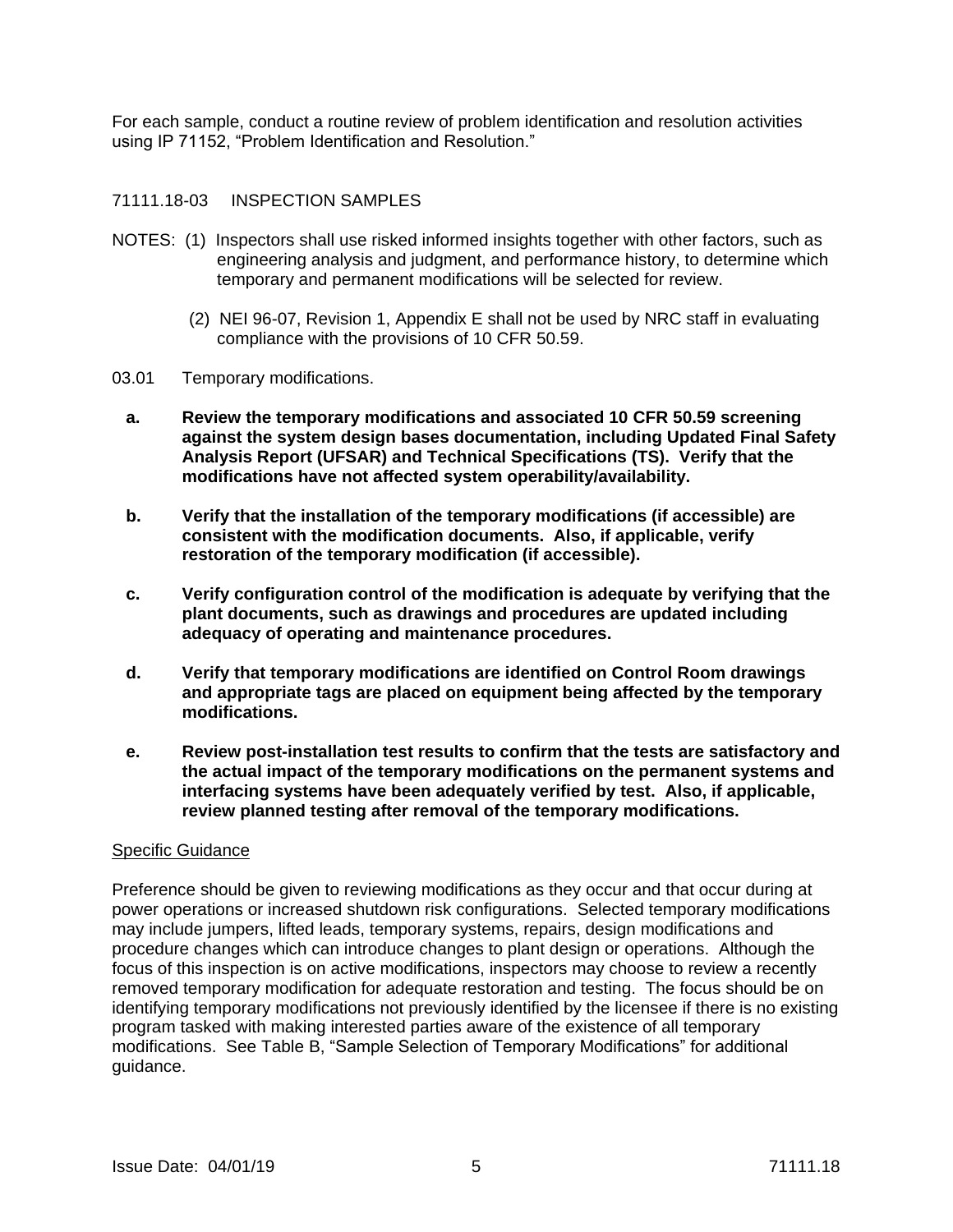| Cornerstone                  | <b>Inspection Objective</b>                                                                                                                                                                                                                                                                                                           | <b>Risk Priority</b>                                                                                                                                                       | Example                                                                                                                                                                                                                                                                                                                         |
|------------------------------|---------------------------------------------------------------------------------------------------------------------------------------------------------------------------------------------------------------------------------------------------------------------------------------------------------------------------------------|----------------------------------------------------------------------------------------------------------------------------------------------------------------------------|---------------------------------------------------------------------------------------------------------------------------------------------------------------------------------------------------------------------------------------------------------------------------------------------------------------------------------|
| Mitigating<br><b>Systems</b> | Identify temporary<br>modifications which<br>could affect the design<br>basis or the functional<br>capability of plant<br>mitigating systems<br>Emphasize<br>modifications which<br>affect high safety<br>significant Maintenance<br>Rule SSCs/functions or<br>modifications which<br>affect SSCs/functions<br>with high PRA rankings | Temporary<br>modifications which<br>could affect the design<br>bases and functional<br>capability of interfacing<br>systems                                                | Use of alternate<br>material when specified<br>replacement parts are<br>not available<br>During outages:<br>Temporary electrical<br>power to equipment<br>required to minimize<br>shutdown risk<br>Alternate water sources<br>for equipment cooling or<br>fire protection of<br>equipment required to<br>minimize shutdown risk |
| <b>Barrier Integrity</b>     | Identify temporary<br>modifications which<br>could affect the design<br>basis or the functional<br>capability of<br>containment or reactor<br>coolant system<br>boundaries                                                                                                                                                            | Multiple temporary<br>modifications to a single<br>system or train,<br>especially during<br>outages<br>Temporary<br>modifications which<br>require operator<br>workarounds | Temporary changes to<br>containment isolation<br>motor operated valve<br>designs.<br>During outages:<br>Temporary power<br>improperly routed into<br>containment when the<br>ability to establish<br>containment integrity is<br>still required.                                                                                |

| TABLE B - Sample Selection of Temporary Modifications |
|-------------------------------------------------------|
|-------------------------------------------------------|

The review of the installation (and, if applicable, the restoration from a temporary modification) ensures that the impact on the operation of other equipment is what is expected and previously analyzed, and to verify all other unexpected effects were subsequently evaluated with the results being there is no significant impact on the safe operation of plant or equipment.

The review of the post-installation test results is to ensure that the parent system remains operable and that its safety function has not been impaired. Licensees often use existing procedures, such as surveillance procedures, for post-modification testing. Although performance of existing procedures may have been reviewed by inspectors for other inspectable areas, inspectors should consider the appropriateness of using the existing procedures for validating the modification (as opposed to simply confirming continued operability).

In addition, for temporary modifications, identification of temporary modifications on drawings and at placement of appropriate tags equipment being affected by the temporary modification should make operators aware of their impact on the operation of plant equipment and components. The synergistic effects of outstanding temporary modifications is best judged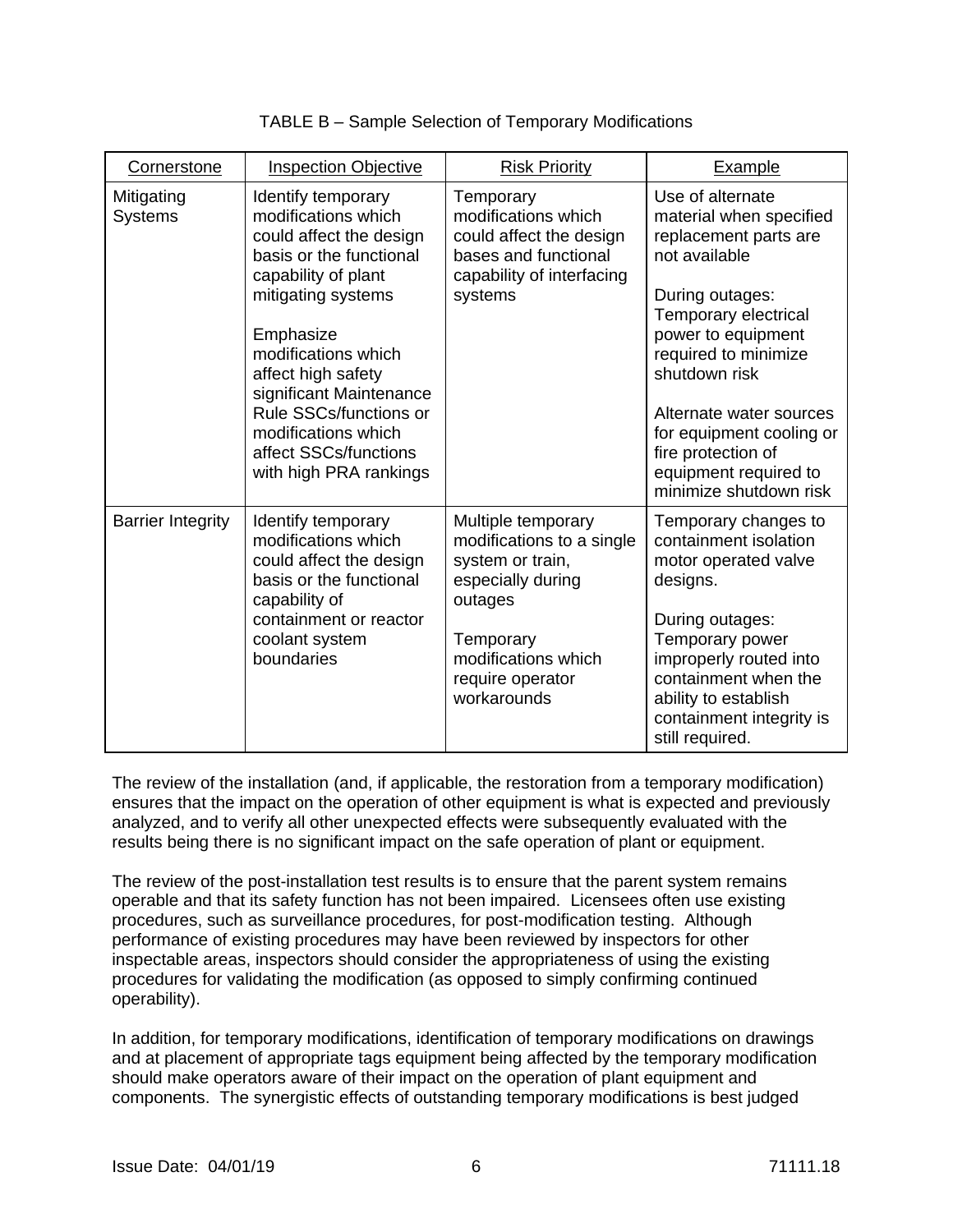based on whether there are new impediments to the safety functions of mitigating safety systems, degradation of radiological barriers, an increase in the likelihood or consequences of accidents previously evaluated in the FSAR, or the possibility for an accident of a different type than any previously evaluated in the final safety analysis report.

- 03.02 Permanent modifications.
	- **a. Review the design adequacy of the modification.**
	- **b. Verify that modification preparation, staging, and implementation does not impair the following:**
		- **(1) In-plant emergency/abnormal operating procedure actions**
		- **(2) Key safety functions**
		- **(3) Operator response to loss of key safety functions**
	- **c. Verify that post-modification testing will maintain the plant in a safe configuration during testing.**
	- **d. Verify that post-modification testing establishes operability.**
	- e. (Optional) Verify that design and licensing documents have either been updated or are in the process of being updated to reflect the modifications. Verify that significant plant procedures are updated to reflect the effects of the modification prior to being used.

#### Specific Guidance

Preference should be given to reviewing modifications as they occur and that occur during at power operations or increased shutdown risk configurations. Selected permanent modifications may include permanent plant changes, design changes, set point changes, procedure changes, aging management changes, equivalency evaluations, suitability analyses, calculations, and commercial grade dedications. See Table C, "Sample Selection of Permanent Modifications" for additional guidance.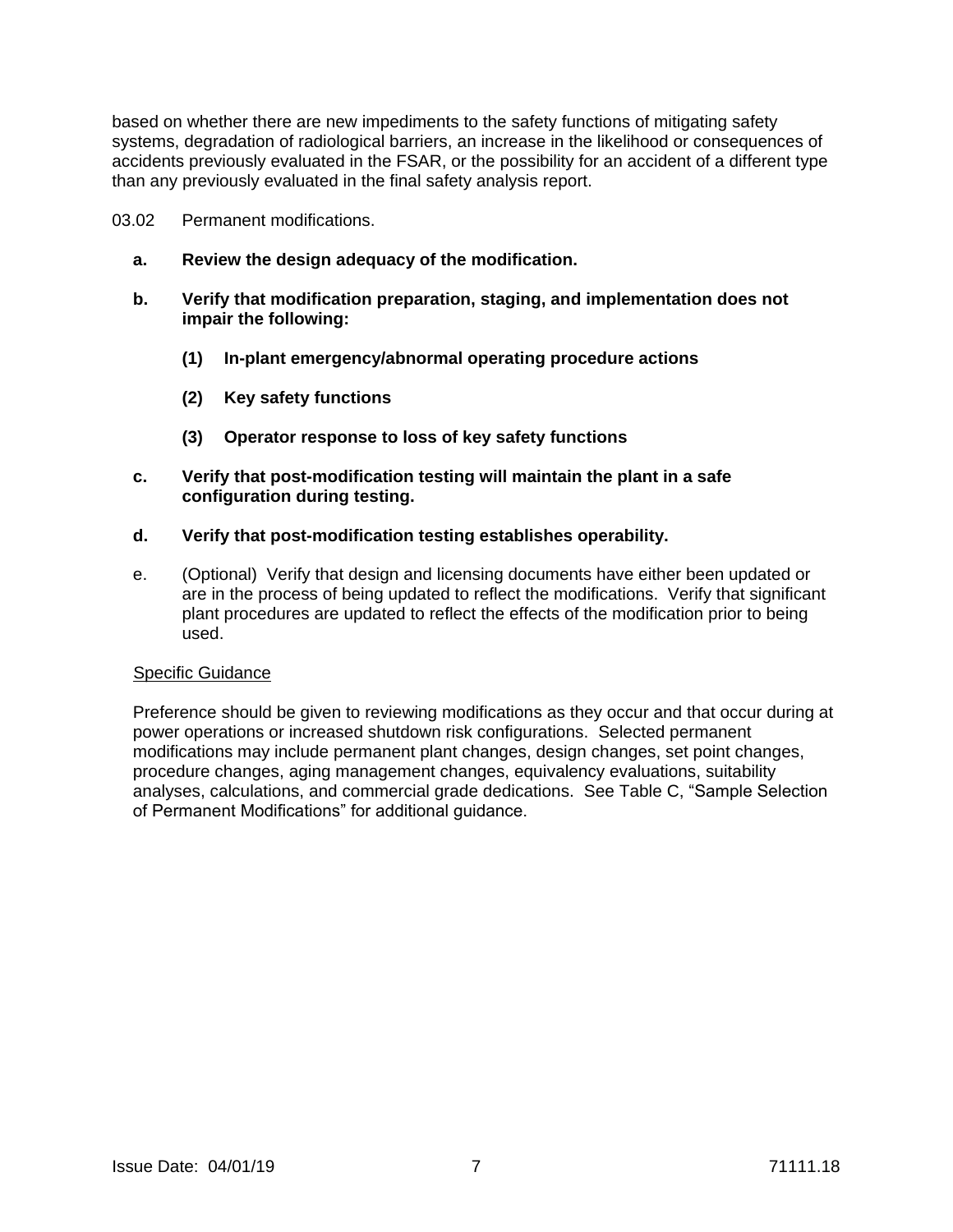| Cornerstone                  | <b>Inspection Objective</b>                                                                                   | <b>Risk Priority</b>                                                                                                                                                                                                                                                             | <b>Examples</b>                                                                                                                                                          |
|------------------------------|---------------------------------------------------------------------------------------------------------------|----------------------------------------------------------------------------------------------------------------------------------------------------------------------------------------------------------------------------------------------------------------------------------|--------------------------------------------------------------------------------------------------------------------------------------------------------------------------|
| <b>Initiating Events</b>     |                                                                                                               | <b>Modifications that</b><br>increase the likelihood<br>of initiating events                                                                                                                                                                                                     | Modifications to reactor<br>coolant pressure<br>boundary<br>Modifications to<br>switchyard or feedwater<br>controls                                                      |
| Mitigating<br><b>Systems</b> | Verify modifications<br>have maintained system<br>availability, reliability,<br>and functional<br>capability. | Modifications which<br>affect<br>• protection against<br>external events such as<br>fire, weather, and<br>flooding<br>• risk-significant design<br>features and<br>assumptions<br>• functionality of<br>mitigating systems used<br>during risk-significant<br>accident sequences | Modification of reactor<br>building drain system<br>Replacement of a low<br>pressure safety injection<br>system injection valve<br>with a valve of a<br>different design |
| <b>Barrier Integrity</b>     |                                                                                                               | Modifications which<br>affect fuel cladding,<br>reactor coolant system,<br>or containment                                                                                                                                                                                        | Modification of<br>personnel access hatch<br>seal                                                                                                                        |

# TABLE C – Sample Selection of Permanent Modifications

If an optional document and procedure updating review is conducted, examples of design documents which could be affected by modifications are: UFSAR, drawings, supporting calculations and analyses, plant equipment lists, and vendor manuals. Examples of significant plant procedures which could be affected by modifications are normal, abnormal, alarm response, and emergency operating procedures, SAMGs, testing and surveillance procedures, and licensed operator training manuals.

# 03.03 SAMG Update (If applicable)

#### **Verify that site SAMGs are updated when the BWROG or PWROG revise generic severe accident technical guidelines.**

#### Specific Guidance

Licensees have provided commitments that site SAMGs will be updated to future revisions of the BWROG or PWROG generic severe accident technical guidelines, and that the SAMGs will be integrated with other emergency response guideline sets and symptom-based Emergency Operating Procedures, and validated, using the guidance in accordance with processes outlined in NEI 14-01, "Emergency Response Procedures and Guidelines for Beyond Design Basis Events and Severe Accidents." NEI 14-01, Revision 1 was issued in February 2016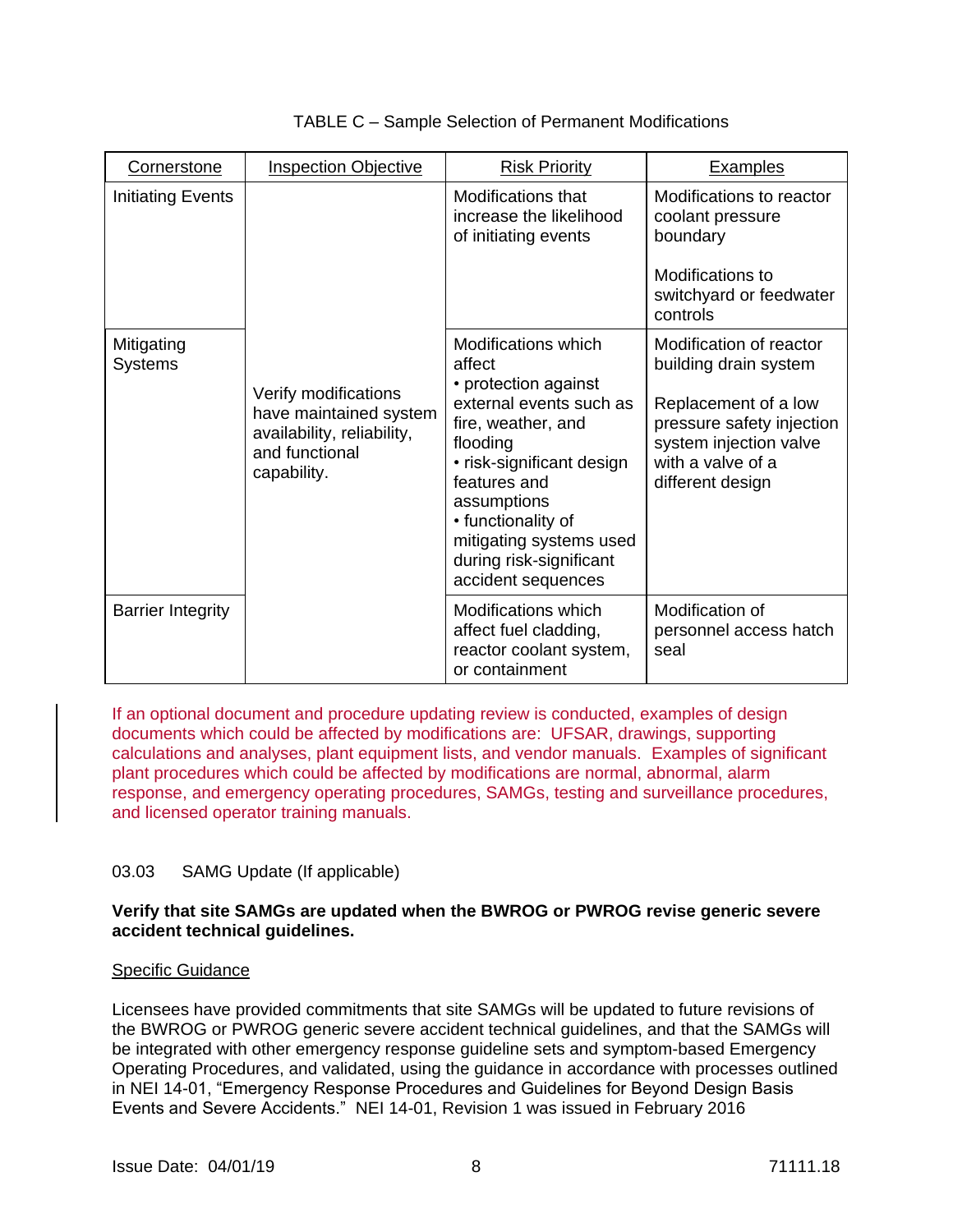(ML16224A619). Licensees have committed to such actions within 2 refueling outages or 3 years (whichever time period is greater) of the publication date of new BWROG or PWROG generic severe accident technical guidelines. The PWROG issued new severe accident technical guidelines in February 2016 (Revision 0), while the BWROG issued a Revision 4 to severe accident technical guidelines guidance in June 2018. A list of the original licensee commitment letters can be found in an Enclosure to a NRC letter titled "Reactor Oversight Process Changes to Address Severe Accident Management Guidelines with Enclosure containing Commitment Letters by Site" (ML16032A029).

#### 71111.18-04 REFERENCES

IP 71111.17T, "Evaluations of Changes, Tests, and Experiments"

IP 71152, "Problem Identification and Resolution"

IMC 2515, "Light-Water Reactor Inspection Program - Operations Phase"

10 CFR 50.59, "Changes, tests, and experiments."

NRC Regulatory Guide 1.187, "Guidance for Implementation of 10 CFR 50.59, Changes, Test, and Experiments," Nov 2000 (ML003759710).

NEI 96-07, Revision 1, "Guidelines for 10 CFR 50.59 Evaluations," Nov 2000 (ML003771157).

NEI 14-01, Revision 1, "Emergency Response Procedures and Guidelines for Beyond Design Basis Events and Severe Accidents," Feb 2016 (ML16224A619).

Reactor Oversight Process Changes to Address Severe Accident Management Guidelines with Enclosure containing Commitment Letters by Site (ML16032A029).

RIS 2016-03, "10 CFR 50.59 Issues Identified in NRC's San Onofre Steam Generator Tube Degradation Lessons Learned Report," April 2016. (ML15196A575)

END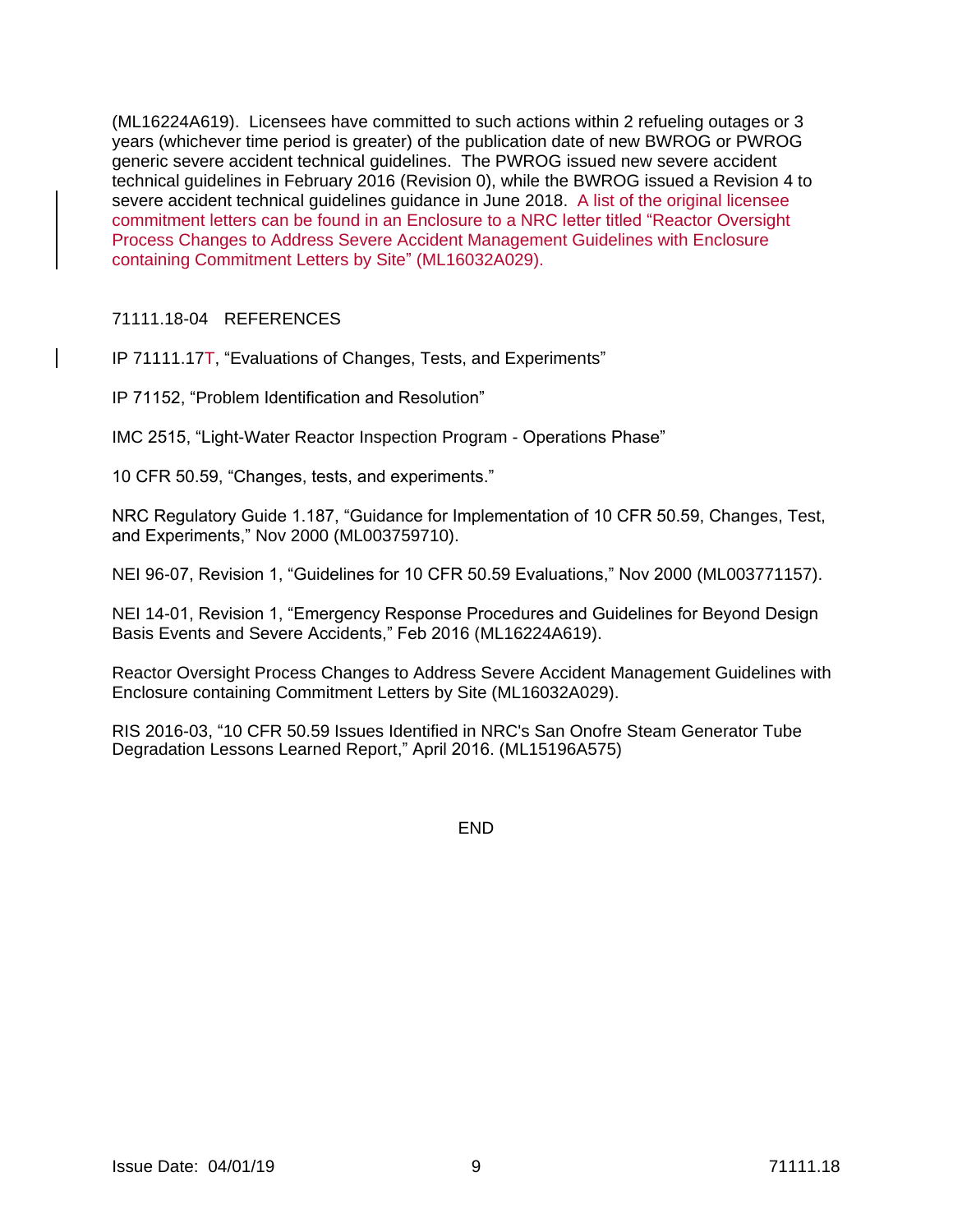# Attachment 1 – Revision History for IP 71111.18

| Commitment<br>Tracking<br>Number | Accession<br><b>Number</b><br><b>Issue Date</b><br><b>Change Notice</b> | Description of Change                                                                                                                                                                   | Description of<br><b>Training Required</b><br>and Completion<br>Date | <b>Comment Resolution</b><br>and Closed Feedback<br>Form Accession<br><b>Number</b><br>(Pre-Decisional, Non-<br>Public Information) |
|----------------------------------|-------------------------------------------------------------------------|-----------------------------------------------------------------------------------------------------------------------------------------------------------------------------------------|----------------------------------------------------------------------|-------------------------------------------------------------------------------------------------------------------------------------|
| N/A                              | 01/31/08<br>CN 08-005<br>ML073050453                                    | New procedure. Combined contents of<br>IP 71111.17A and IP 71111.23 into IP 71111.18                                                                                                    | <b>No</b>                                                            | N/A                                                                                                                                 |
| N/A                              | 10/31/08<br>CN 08-031<br>ML082670330                                    | Revise to include consideration of GS-191 issue<br>related to potential sump blockage. Editorial.                                                                                       | <b>No</b>                                                            | N/A                                                                                                                                 |
| N/A                              | 12/21/10<br>CN 10-028<br>ML101320542                                    | Changed the minimum sample requirement from 3<br>temporary and 1 permanent modification reviews to 3<br>to 7 temporary and/or permanent modifications<br>(feedback form 71111.18-1475). | No                                                                   | N/A                                                                                                                                 |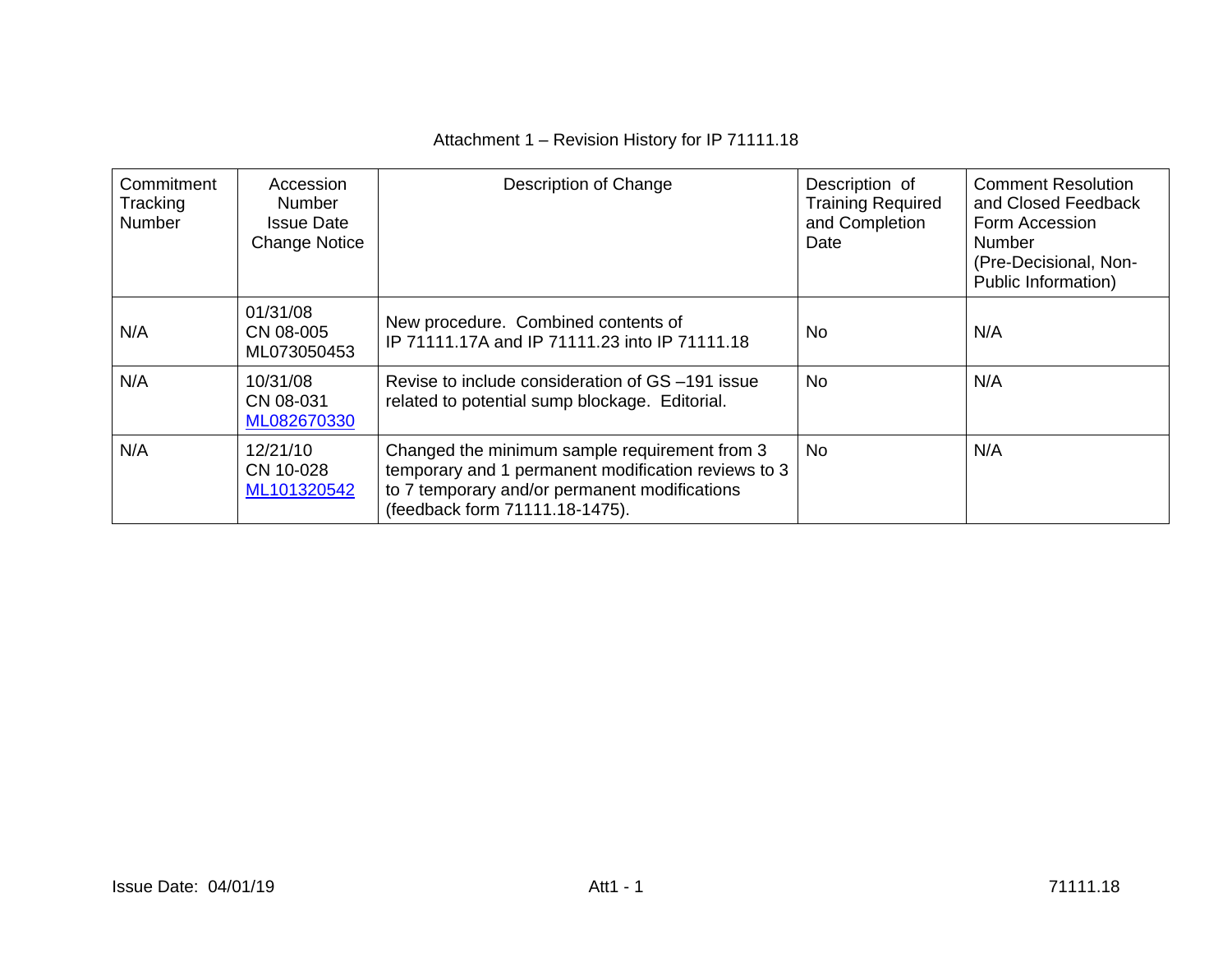| Commitment<br>Tracking<br><b>Number</b> | Accession<br>Number<br><b>Issue Date</b><br><b>Change Notice</b> | Description of Change                                                                                                                                                                                                                                                                                                                                                                                                                                                                                                                                                                                                                               | Description of<br><b>Training Required</b><br>and Completion<br>Date | <b>Comment Resolution</b><br>and Closed Feedback<br>Form Accession<br><b>Number</b><br>(Pre-Decisional, Non-<br>Public Information)          |
|-----------------------------------------|------------------------------------------------------------------|-----------------------------------------------------------------------------------------------------------------------------------------------------------------------------------------------------------------------------------------------------------------------------------------------------------------------------------------------------------------------------------------------------------------------------------------------------------------------------------------------------------------------------------------------------------------------------------------------------------------------------------------------------|----------------------------------------------------------------------|----------------------------------------------------------------------------------------------------------------------------------------------|
| N/A                                     | ML15208A031<br>11/13/15<br>CN 15-024                             | Revisions are made in order to: (1) ensure that<br>security related issues identified as a result of<br>changes are raised so that they may be considered<br>under the Security Inspection Program; (2) ensure<br>that there is awareness that changes to aging<br>management programs associated with 10 CFR<br>54.21(d) are within scope of this IP; and (3) ensure<br>that there is awareness that NEI 96-07, Revision 1,<br>Appendix E has not been reviewed or endorsed by<br>the NRC.<br>Feedback forms incorporated into this revision:<br>71111.17-2145.<br>Feedback forms reviewed but not incorporated:<br>71111.18-1851, 2063, and 2110. | <b>No</b>                                                            | ML15208A095<br>71111.18-1851<br>ML15306A013<br>71111.18-2063<br>ML15306A015<br>71111.18-2110<br>ML15306A017<br>71111.17T-2145<br>ML15306A011 |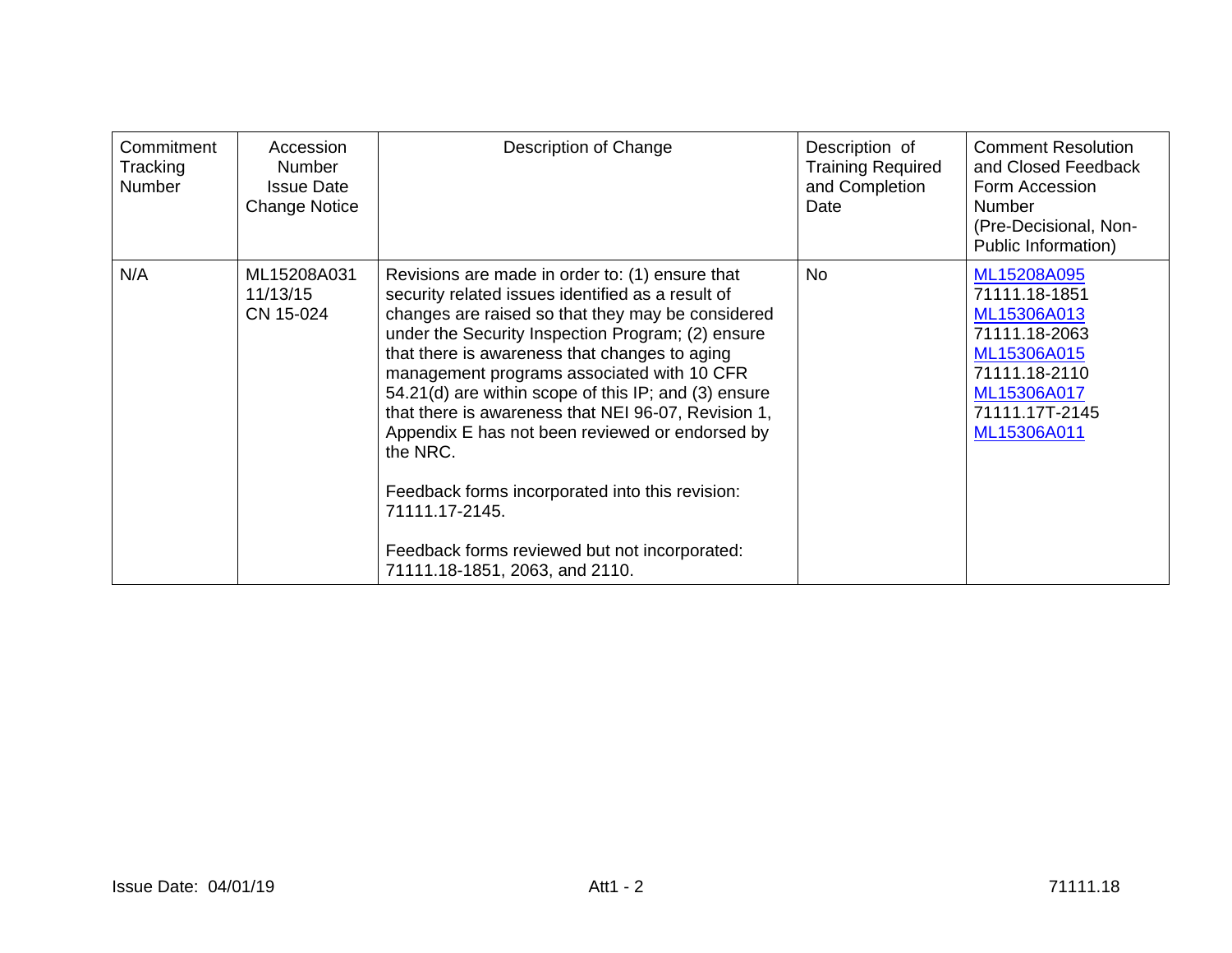| Commitment<br>Tracking<br>Number | Accession<br><b>Number</b><br><b>Issue Date</b><br><b>Change Notice</b> | Description of Change                                                                                                                                                                                                                                                                                                                                                                                                                                                                                                                                                                                                                                                            | Description of<br><b>Training Required</b><br>and Completion<br>Date | <b>Comment Resolution</b><br>and Closed Feedback<br>Form Accession<br><b>Number</b><br>(Pre-Decisional, Non-<br>Public Information) |
|----------------------------------|-------------------------------------------------------------------------|----------------------------------------------------------------------------------------------------------------------------------------------------------------------------------------------------------------------------------------------------------------------------------------------------------------------------------------------------------------------------------------------------------------------------------------------------------------------------------------------------------------------------------------------------------------------------------------------------------------------------------------------------------------------------------|----------------------------------------------------------------------|-------------------------------------------------------------------------------------------------------------------------------------|
| N/A                              | ML16138A284<br>ML16306A185<br>11/17/16<br>CN 16-031                     | Revisions are made to:<br>(1) Provide oversight of licensee commitments to<br>consider Severe Accident Management Guidelines<br>(SAMGs) within plant configuration management<br>processes in order to ensure that the SAMGs reflect<br>changes to the facility over time. Additional<br>background information can be found in SRM SECY-<br>15-0065 (ML15239A767) and a February 23, 2016<br>letter from the NRC to NEI (ML16032A029). The<br>February 23, 2016 letter, which also references the<br>SRM, is added to the References section.<br>(2) Address use of mandatory and discretionary<br>language concerns and recommendations found in<br>OIG-16-A-12 (ML16097A515). | <b>No</b>                                                            | ML16146A057<br>71111.18-2212<br>ML16188A244                                                                                         |
| N/A                              | ML18176A157<br>11/19/18<br>CN 18-039                                    | Revisions are made to:<br>(1) Provide oversight of licensee commitments to<br>update site specific SAMGs when the<br>PWROG/BWROG issues revised generic severe<br>accident technical guidelines. Additional background<br>information can be found in SRM SECY-15-0065<br>(ML15239A767) and a February 23, 2016 letter from<br>the NRC to NEI (ML16032A029). (2) Conform to<br>new IP format requirements found in IMC 0040<br>(ML18003A122).                                                                                                                                                                                                                                    | None                                                                 | ML18179A041                                                                                                                         |